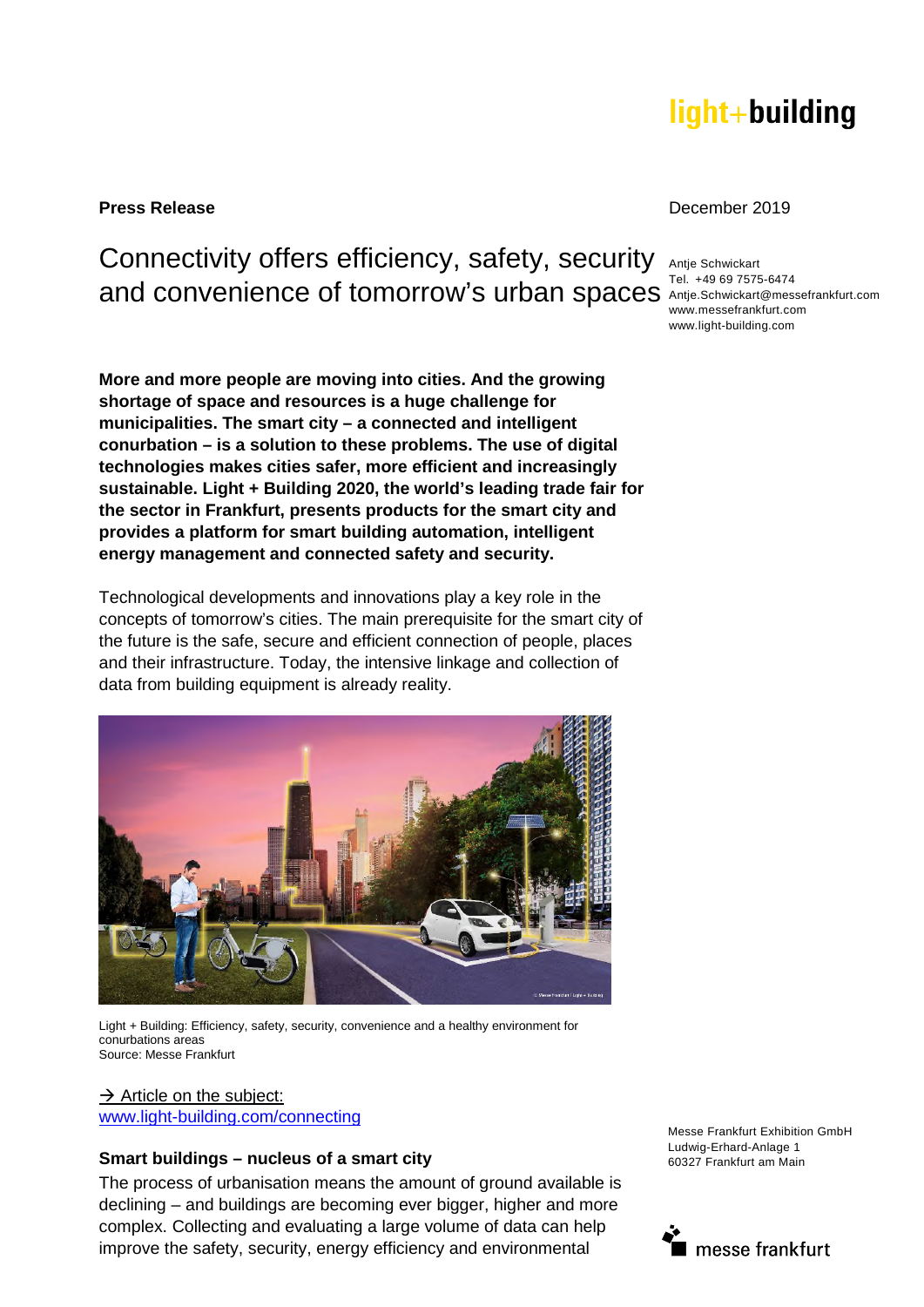friendliness of buildings and cities. By completely networking numerous sensors, the data amassed will be available to all services and thus ensure, inter alia, lower energy consumption. According to the Association of the German Electrical Industry (ZVEI), intelligent building automation can generate savings of 20 to 30 percent in terms of energy demand and  $CO<sub>2</sub>$  emissions. In this connection, self-learning systems can promote intensive user involvement through, for example, needs-based control of light, air conditioning and heating, or through the display of individual escape routes on mobile devices.

## **Smart Lighting – an important contribution to energy saving**

According to the Working Group on Energy Balances some 13 percent of electricity consumption in Germany goes on lighting. With energy savings of up to 80 percent, LED luminaires offer a huge potential compared to conventional lighting systems. Moreover, their light temperature and colour can be adjusted to suit individual requirements. In this way, smart LED luminaires can be used to increase well-being and productivity (human centric lighting). In intelligent cities, LED streetlights fitted with WLAN, charging facilities for electric cars, an emergency-call button and other sensors are an important part of the Internet of Things (IoT).

#### **Electric charging infrastructure – the core element for smart mobility**

Smart cities are only possible with new mobility concepts and the intensive expansion of electromobility is one of the keys to this. Consequently, it will be necessary to provide charging points for electrical vehicles and an intelligent charge-management system in an intelligent electricity network (smart grid). In this connection, particular attention must be paid to the integration of charging points in the electrical infrastructure of a building, which must be adapted accordingly.

## **Light + Building: market overview and discussion platform**

Tomorrow's challenges, such as urbanisation and climate change, can only be met with innovative ideas and approaches. An intensive exchange of information between everybody involved is essential if we are to get beyond individual measures and pilot projects. Light + Building, the world's leading trade fair for the sector in Frankfurt am Main from 8 to 13 March 2020, is the ideal platform for discussing concepts relating to building automation, the smart city, intelligent neighbourhood and energy management, progressive e-charging infrastructure and connected safety and security.

#### **Press releases & images:**

[www.light-building.com/press](http://www.light-building.com/presse) [www.intersec-building.com/press](http://www.intersec-building.com/press)

#### **Social media:**

[www.light-building.com/facebook](http://www.light-building.com/facebook) [www.light-building.com/twitter](http://www.light-building.com/twitter) [www.light-building.com/youtube](http://www.light-building.com/youtube) [www.light-building.com/linkedin](http://www.light-building.com/linkedin)  [www.instagram.com/building.technologies.messeffm](http://www.instagram.com/building.technologies.messeffm) Light + Building The world's leading trade fair for lighting and building services technology Frankfurt am Main, 8 to 13 March 2020